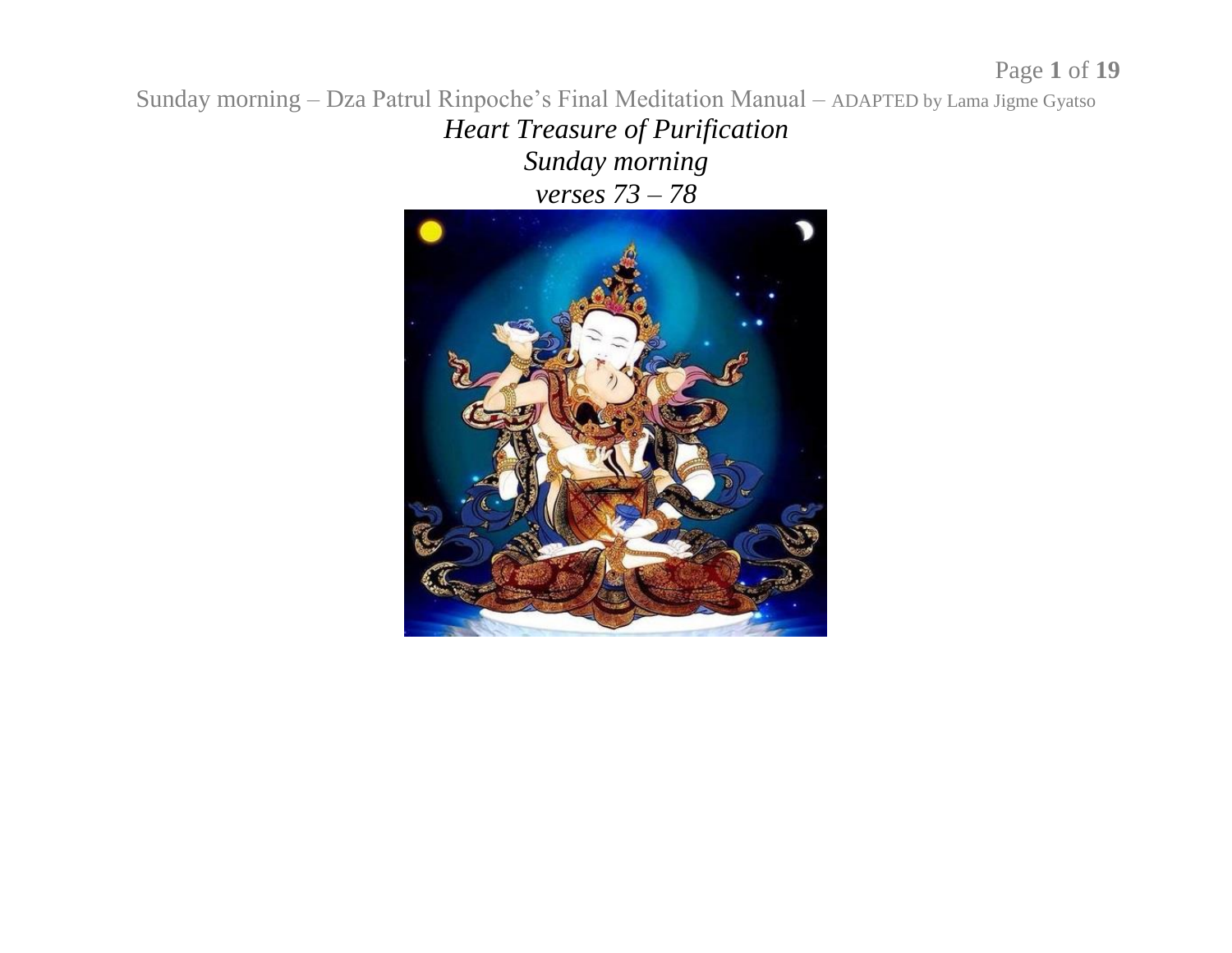#### Contents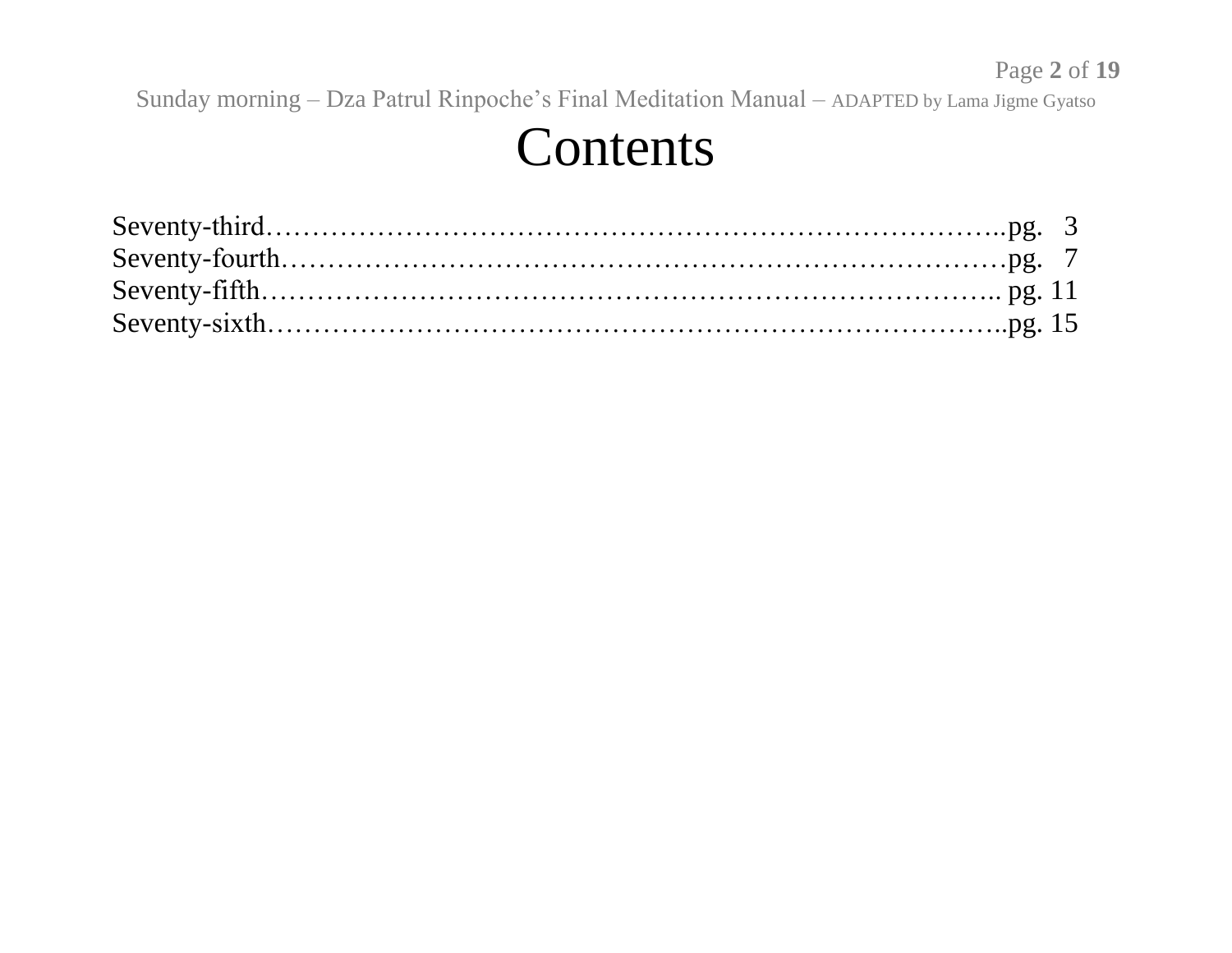Sunday morning – Dza Patrul Rinpoche's Final Meditation Manual – ADAPTED by Lama Jigme Gyatso *Seventy-third passage The folly of impermanence*

#### Wh**á**t can you say about years, months, or days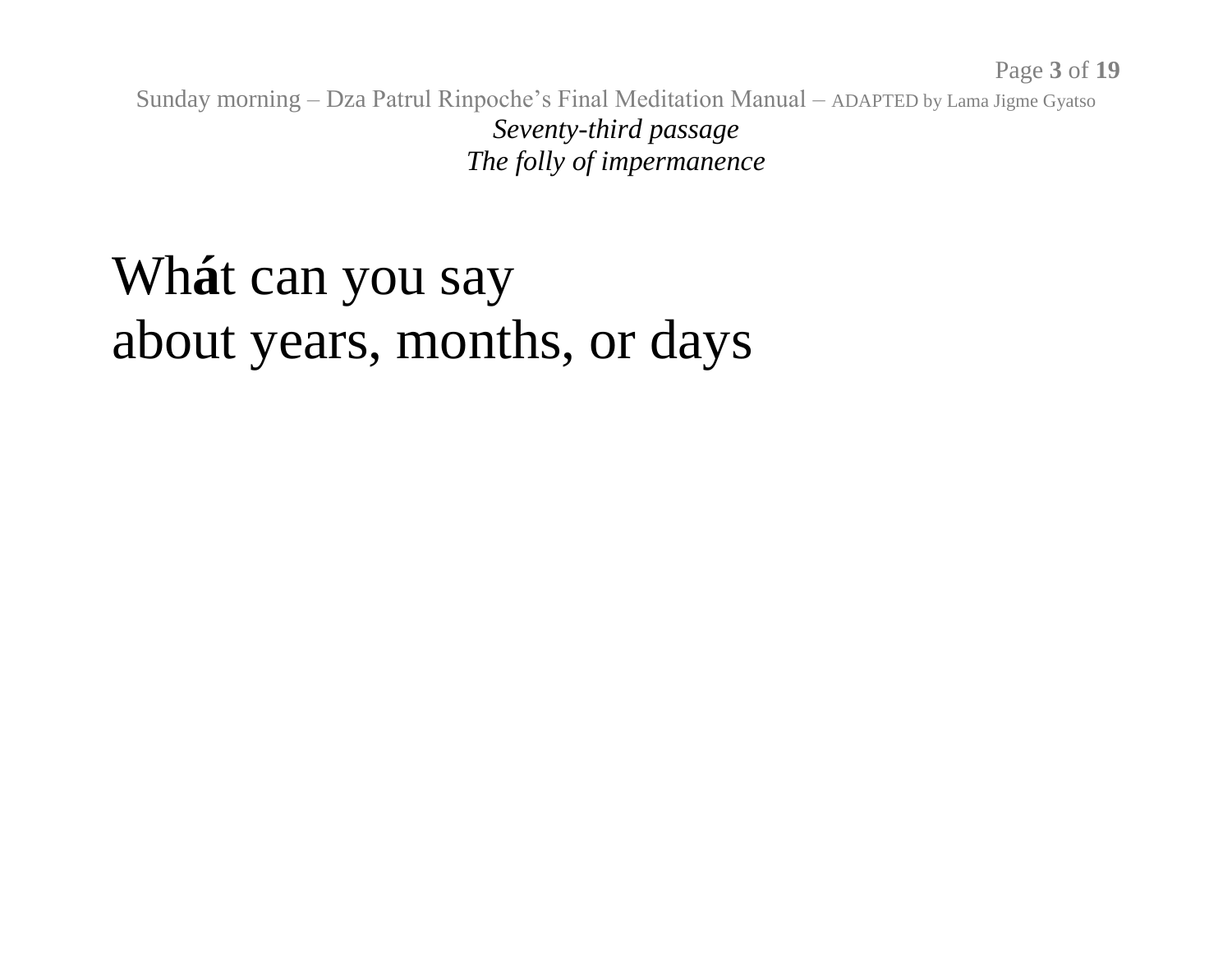#### l**ó**ok how things change every moment, r**í**ght now!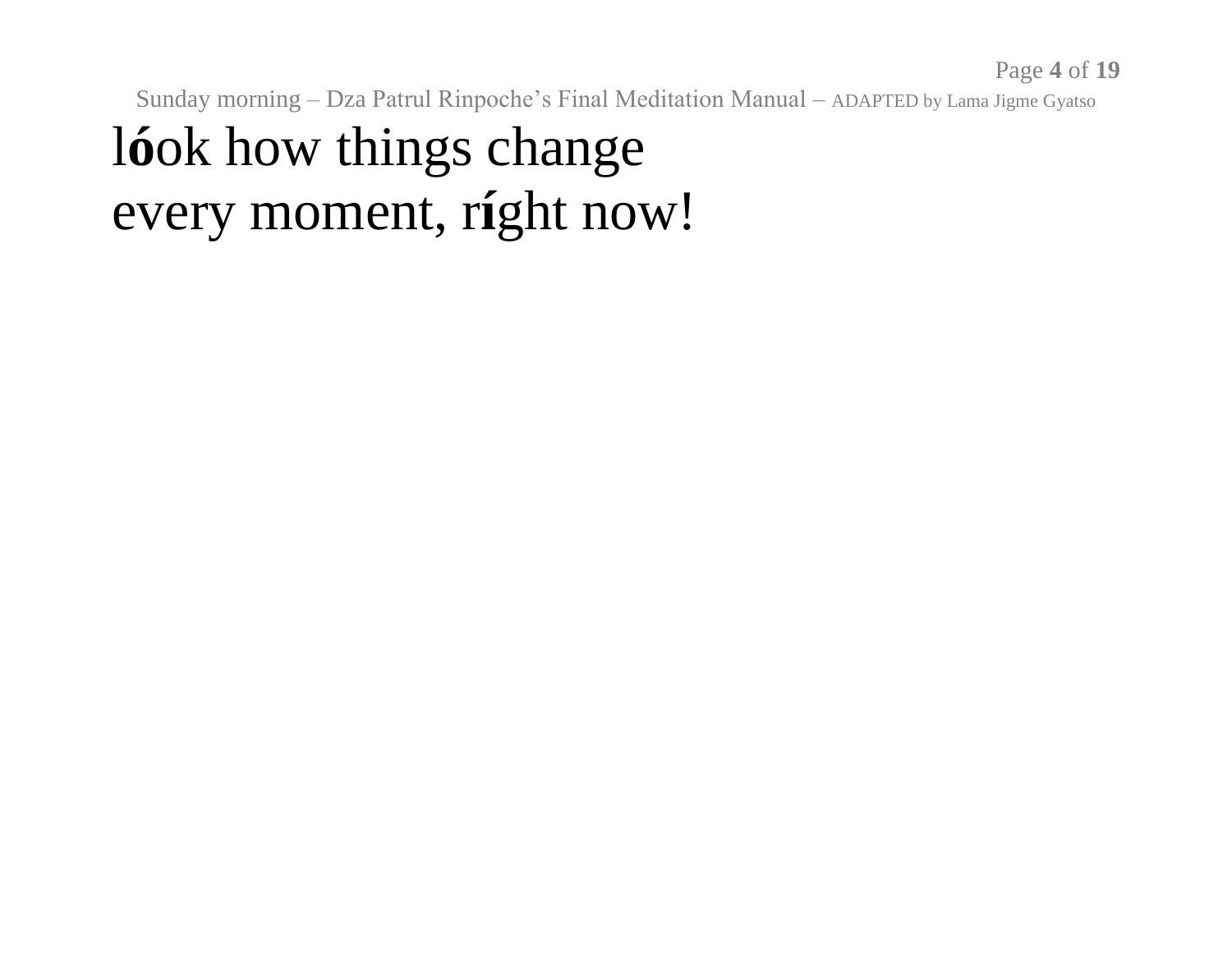# **É**ach moment

that passes brings you closer t**ó** death;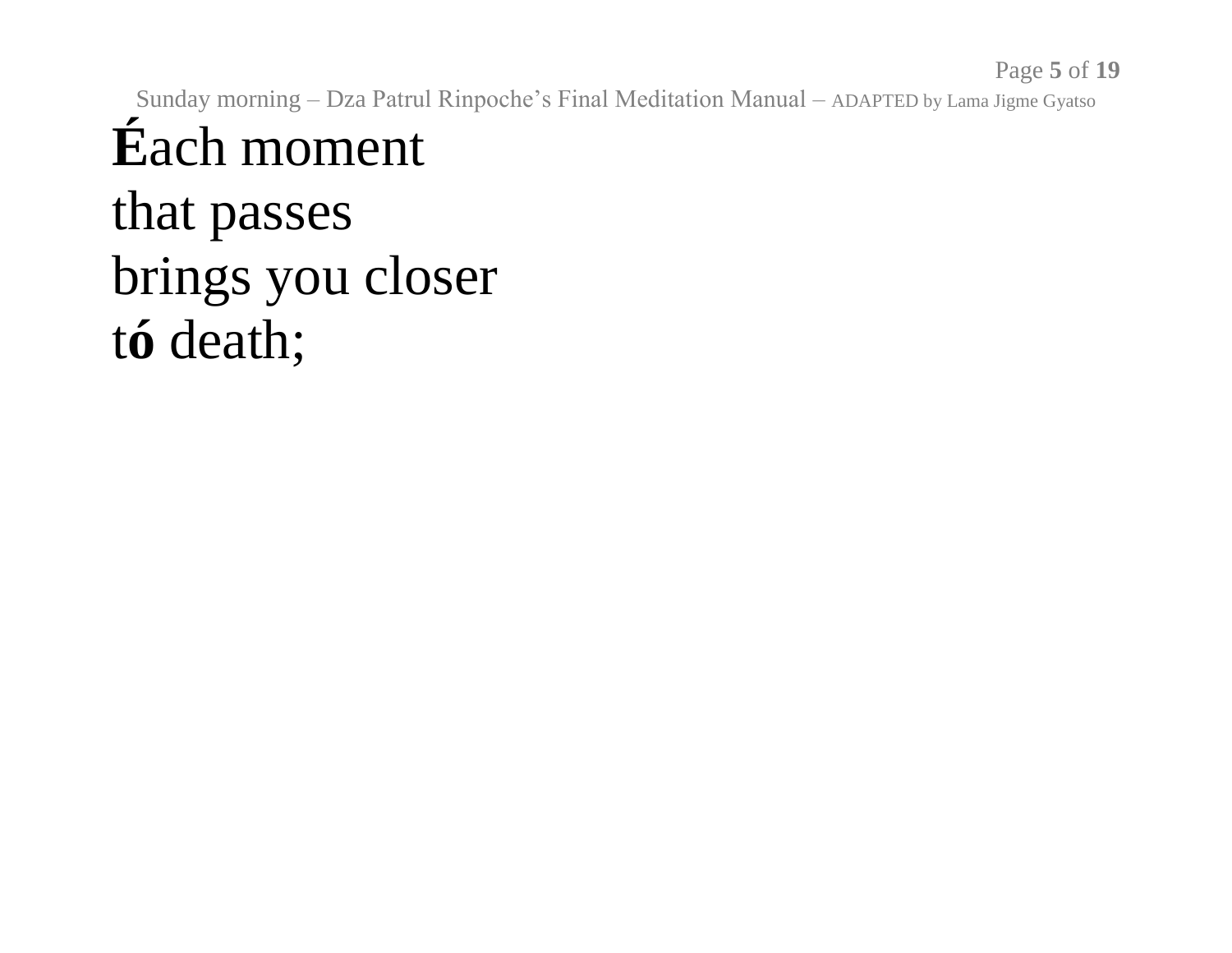#### n**ó**w, THIS very moment, recite *this* six-syllable m**á**ntra.

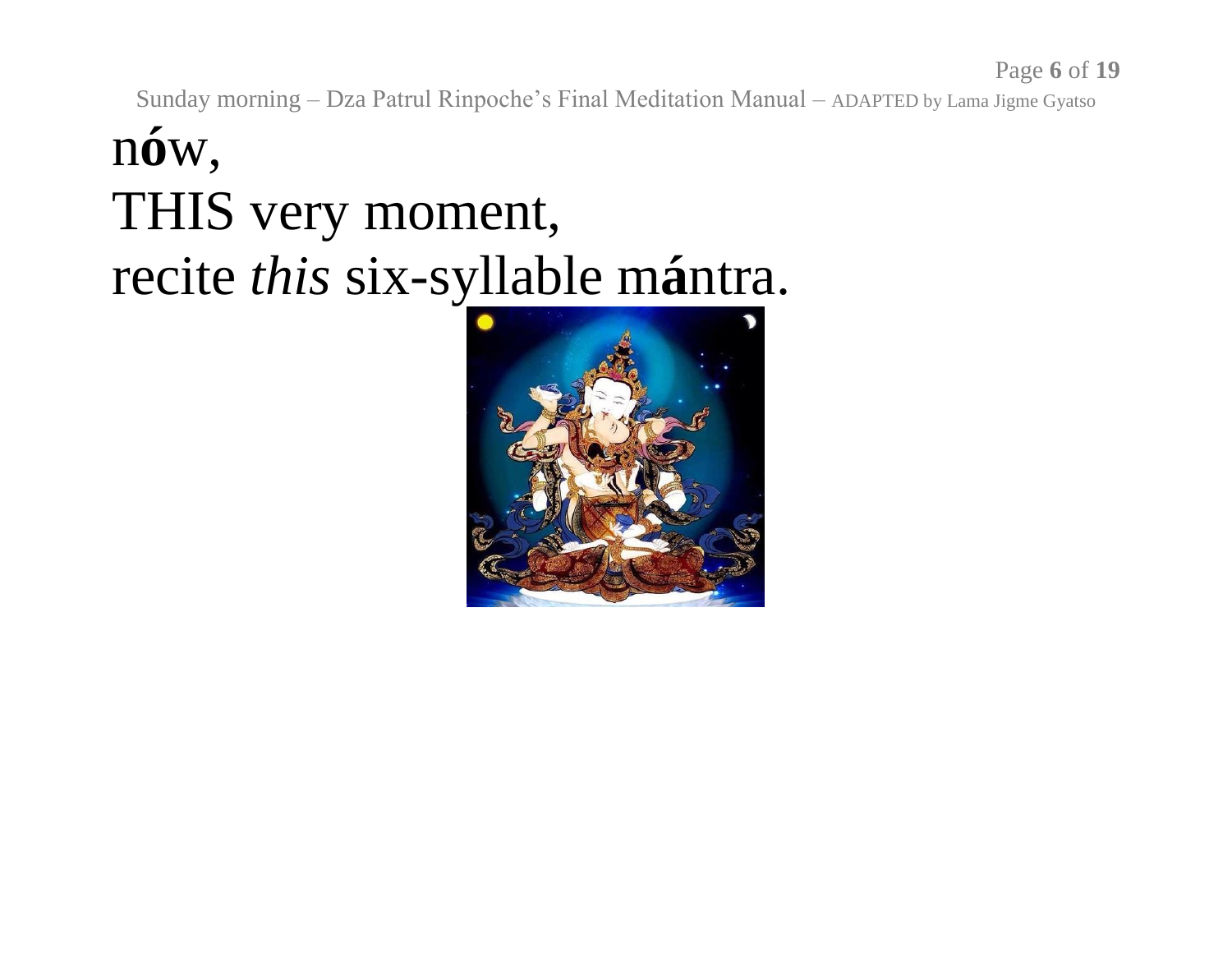Sunday morning – Dza Patrul Rinpoche's Final Meditation Manual – ADAPTED by Lama Jigme Gyatso *Seventy-fourth passage The folly of aging*

# **Á**s your life runs out like the setting sun sinking **á**way,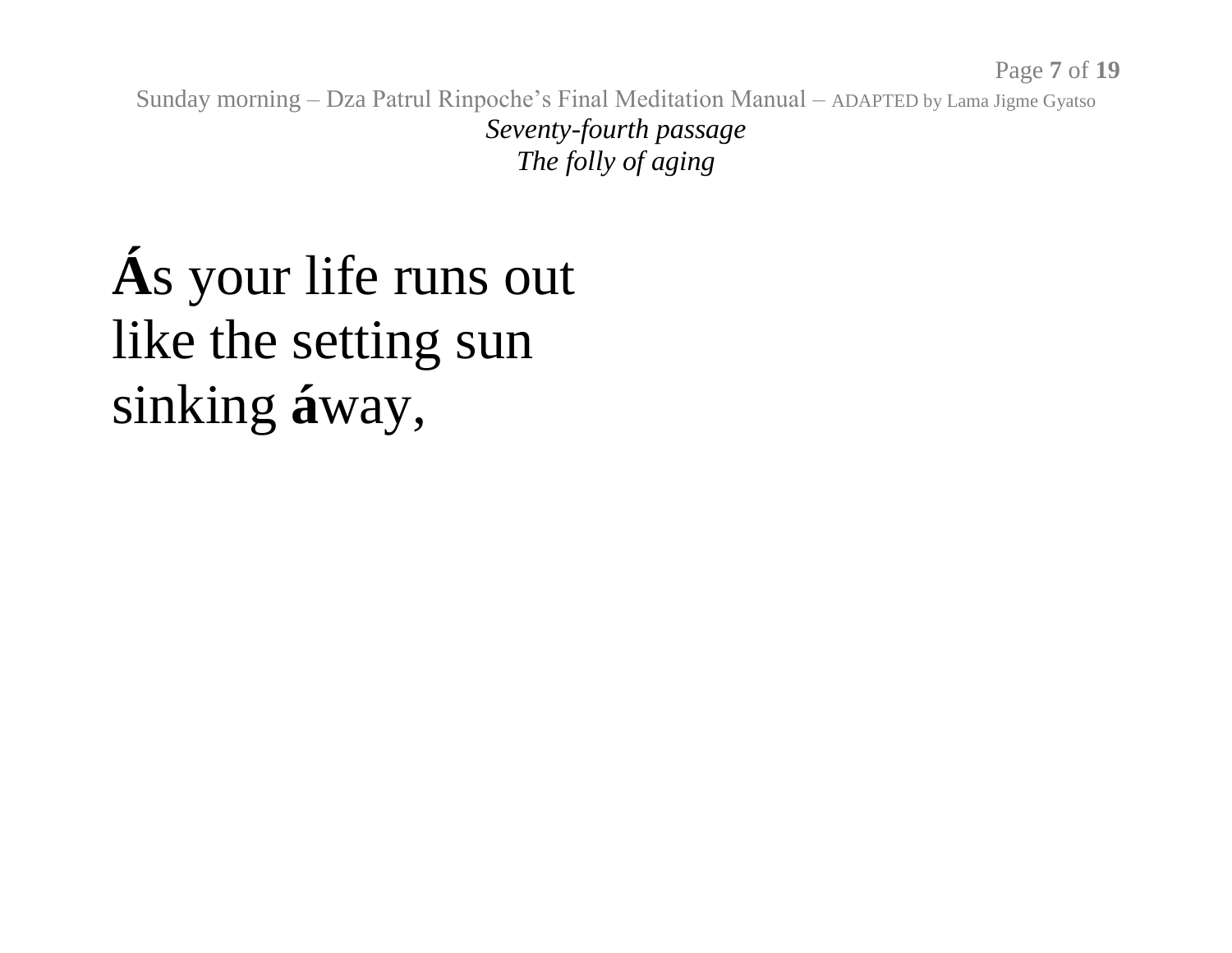Sunday morning – Dza Patrul Rinpoche's Final Meditation Manual – ADAPTED by Lama Jigme Gyatso d**é**ath closes in like the lengthening shadows of **é**vening.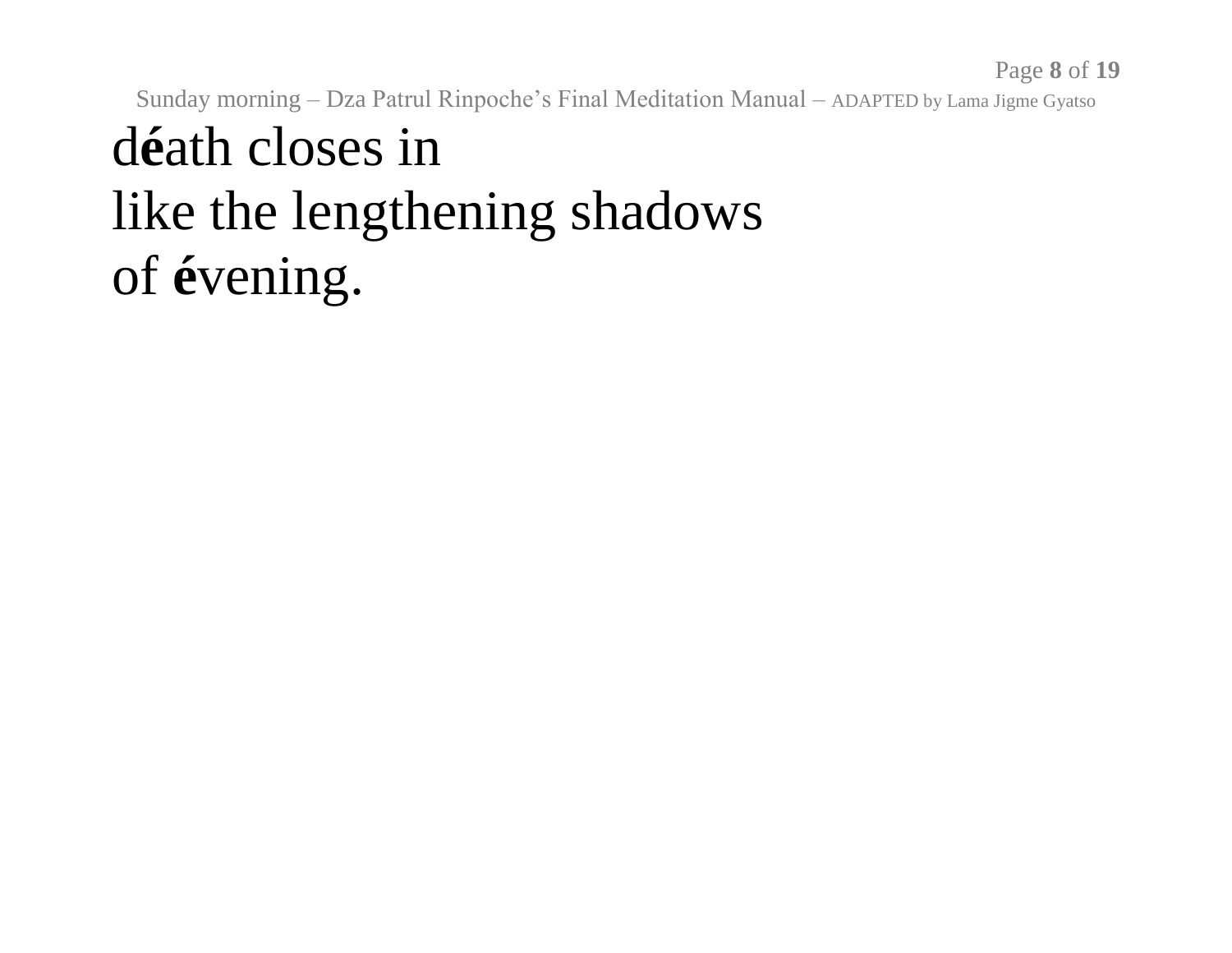# N**ó**w what is left of your life will vanish as fast as the last fading sh**á**dows;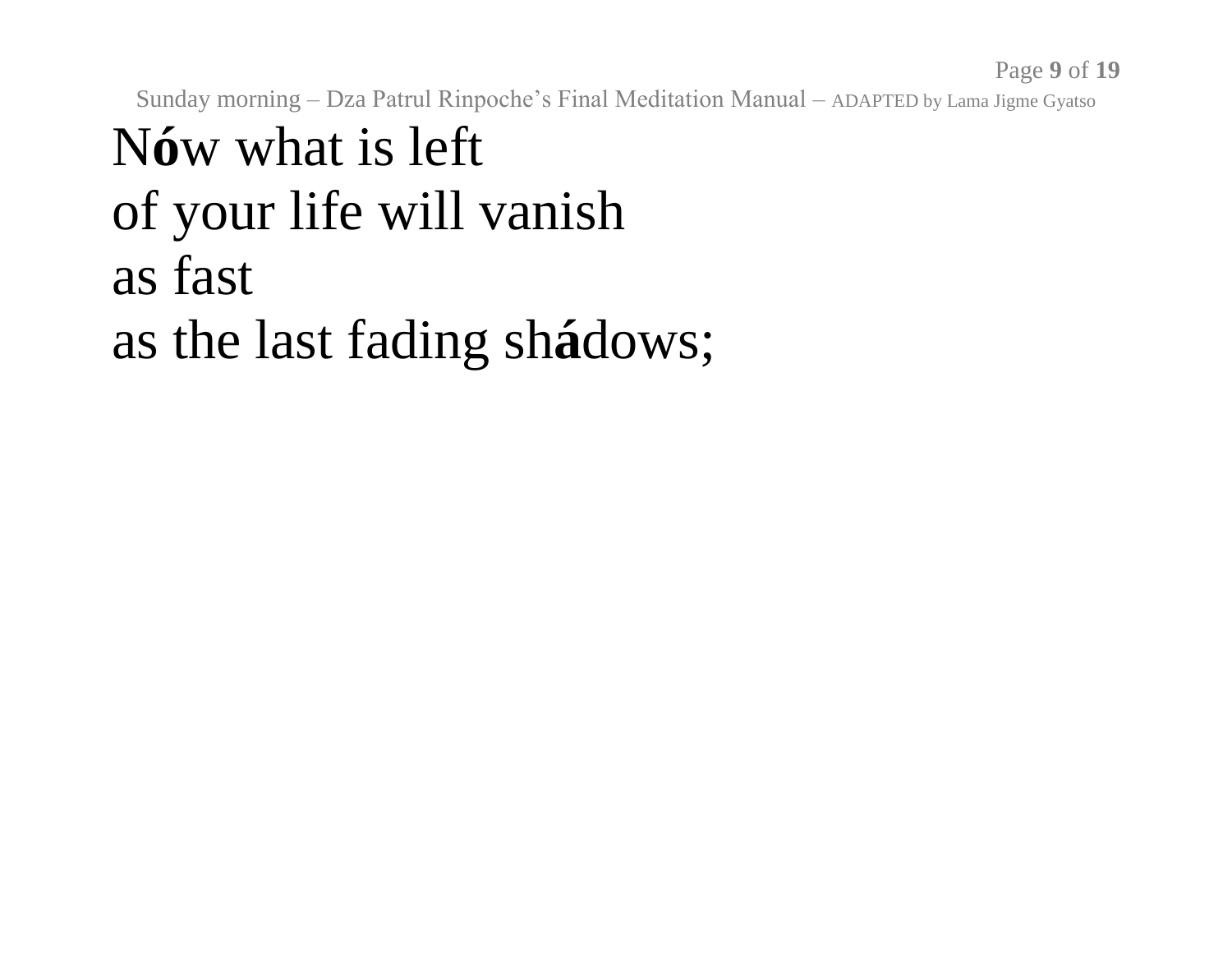Page **10** of **19**

Sunday morning – Dza Patrul Rinpoche's Final Meditation Manual – ADAPTED by Lama Jigme Gyatso

th**é**re is NO time to waste recite *this* six-syllable m**á**ntra.

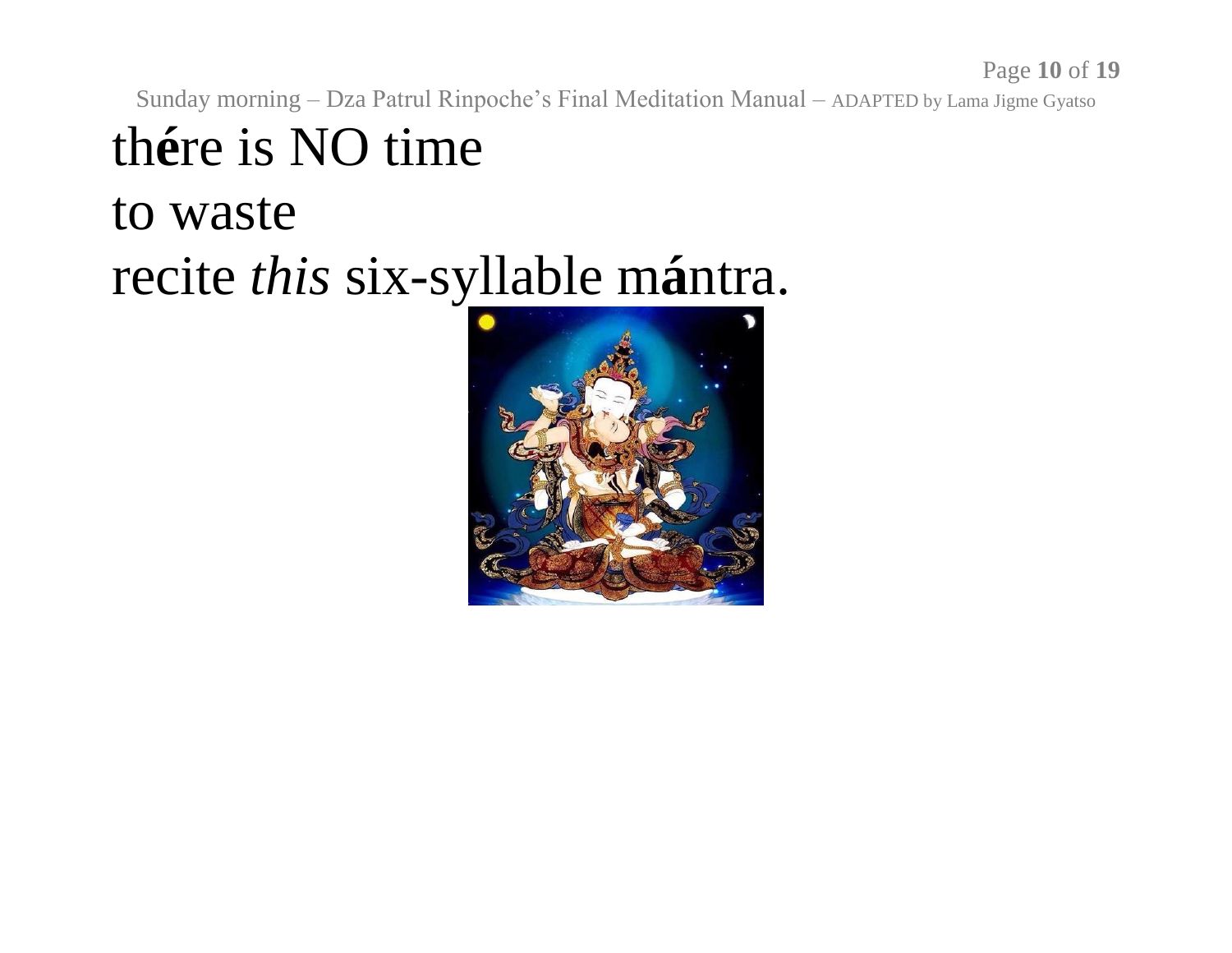Sunday morning – Dza Patrul Rinpoche's Final Meditation Manual – ADAPTED by Lama Jigme Gyatso *Seventy-fifth passage The folly of superficialities*

#### *Thís* six-syllable mantra, although perfect as Dh**á**r-ma,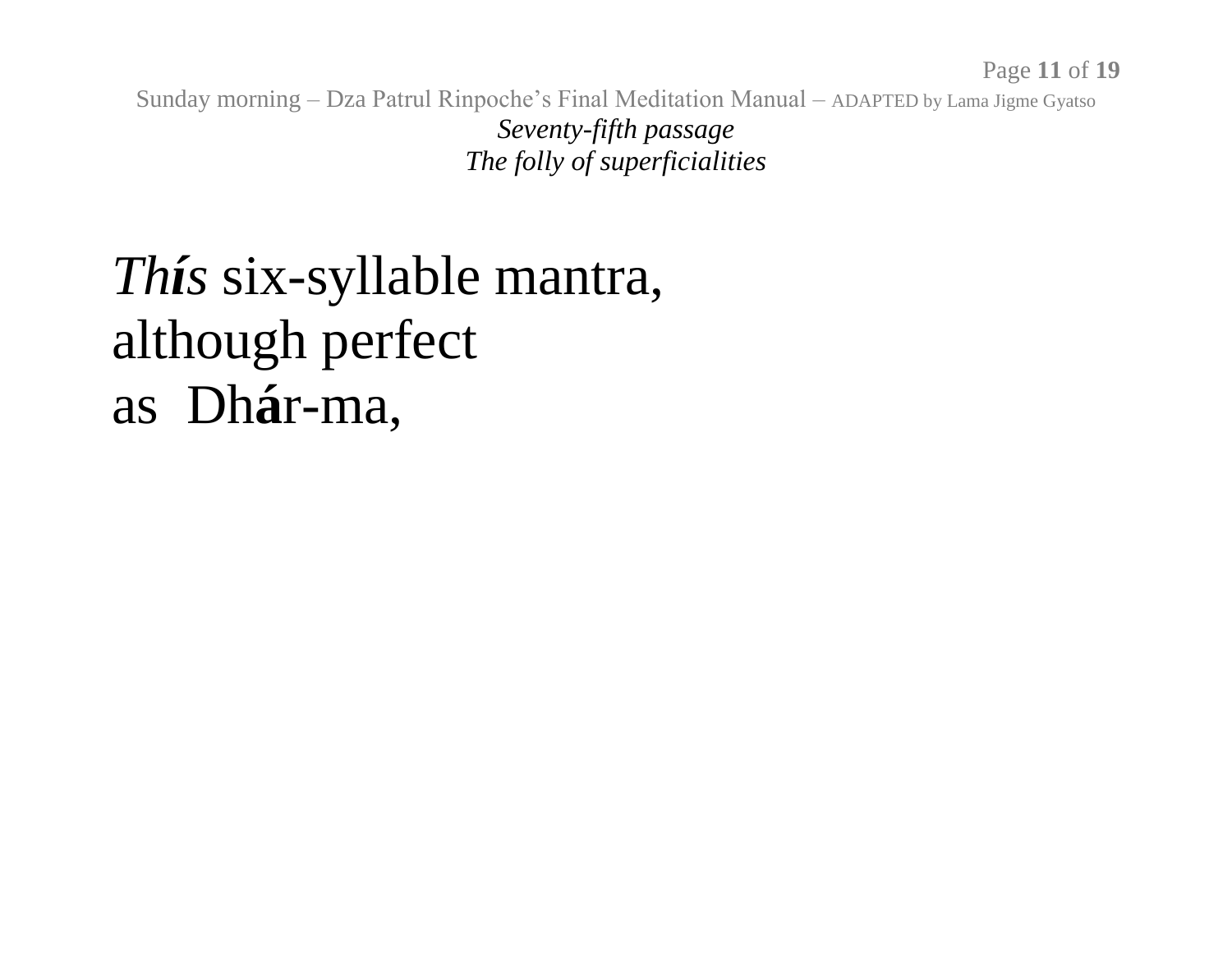# **í**s fruitless recited while chatting and looking **á**round;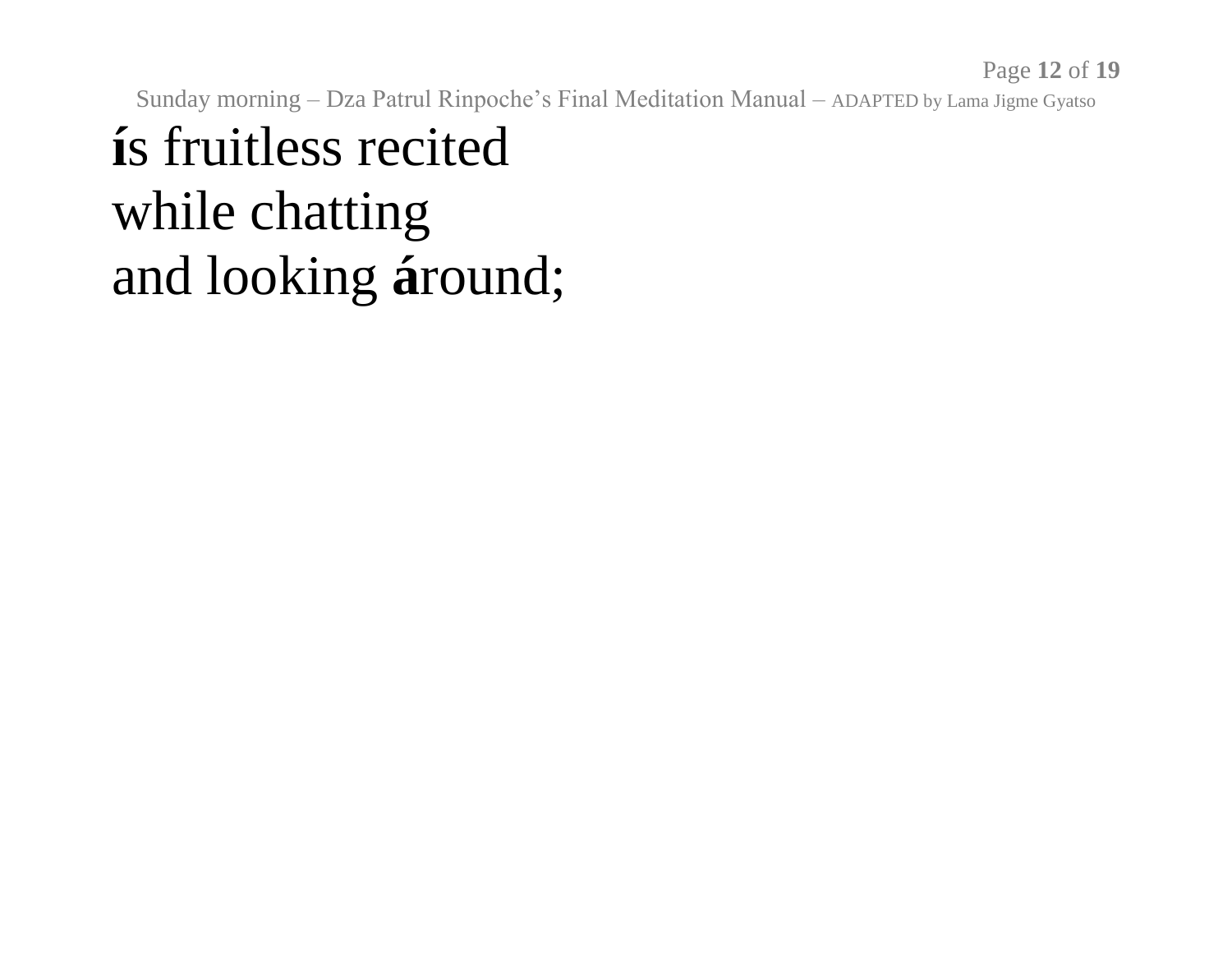and to cling to the number recited is to miss the point oútright.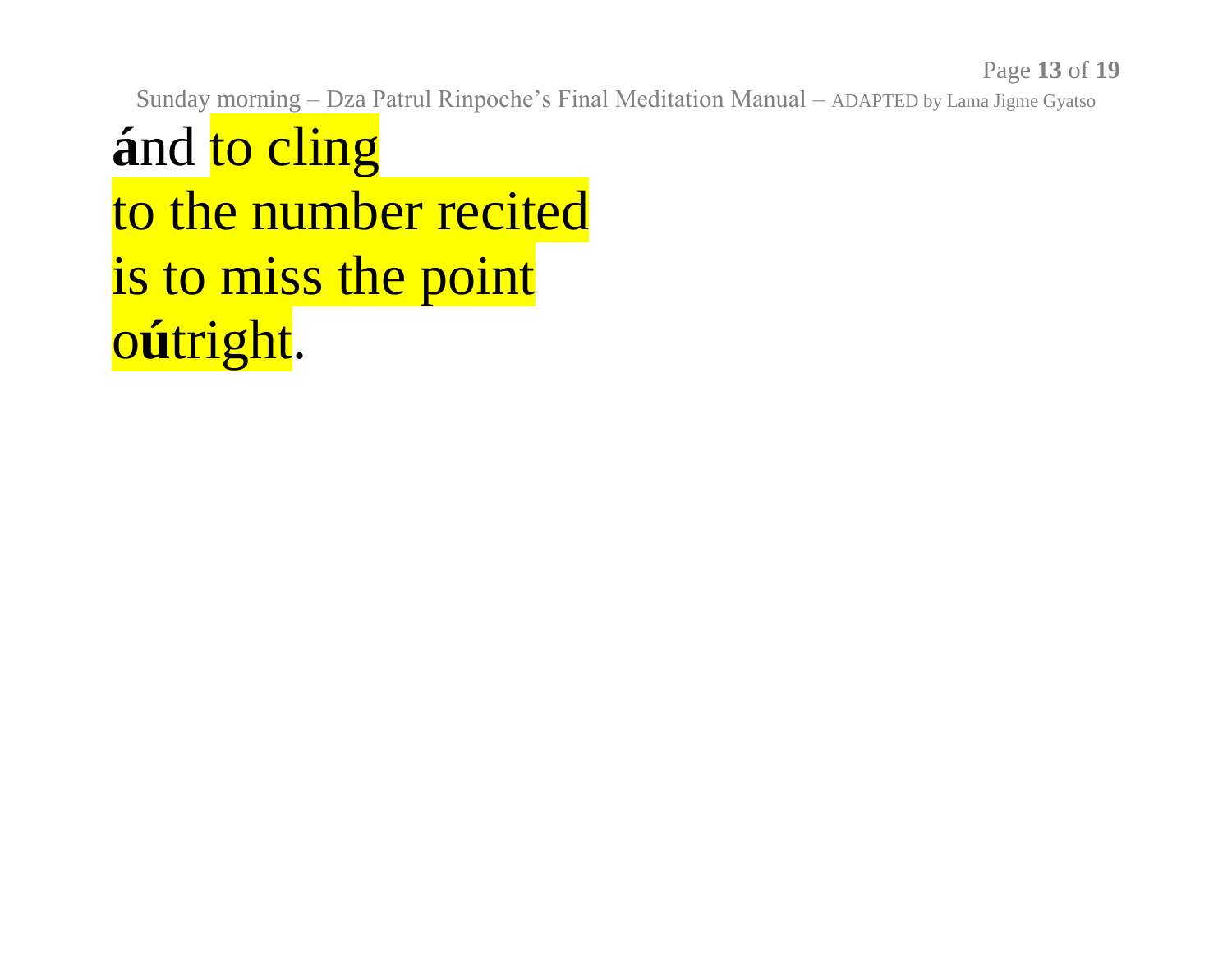Sunday morning – Dza Patrul Rinpoche's Final Meditation Manual – ADAPTED by Lama Jigme Gyatso **Ú**ndistractedly watching the mind, recite *this* six-syllable m**á**ntra.

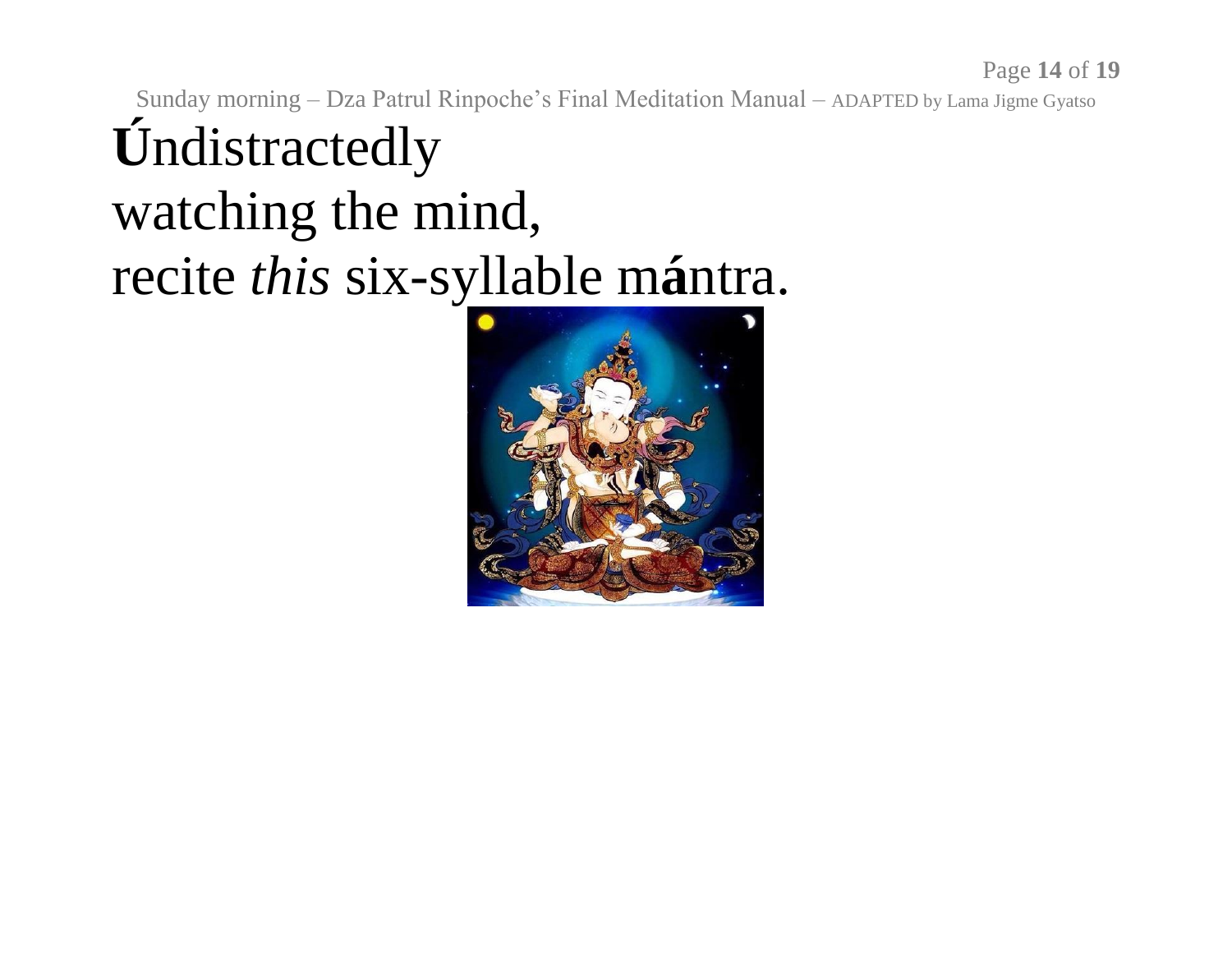Sunday morning – Dza Patrul Rinpoche's Final Meditation Manual – ADAPTED by Lama Jigme Gyatso *Seventy-sixth passage The folly of forgetting the quintessence*

# **Í**f you check your mind over and over **á**gain,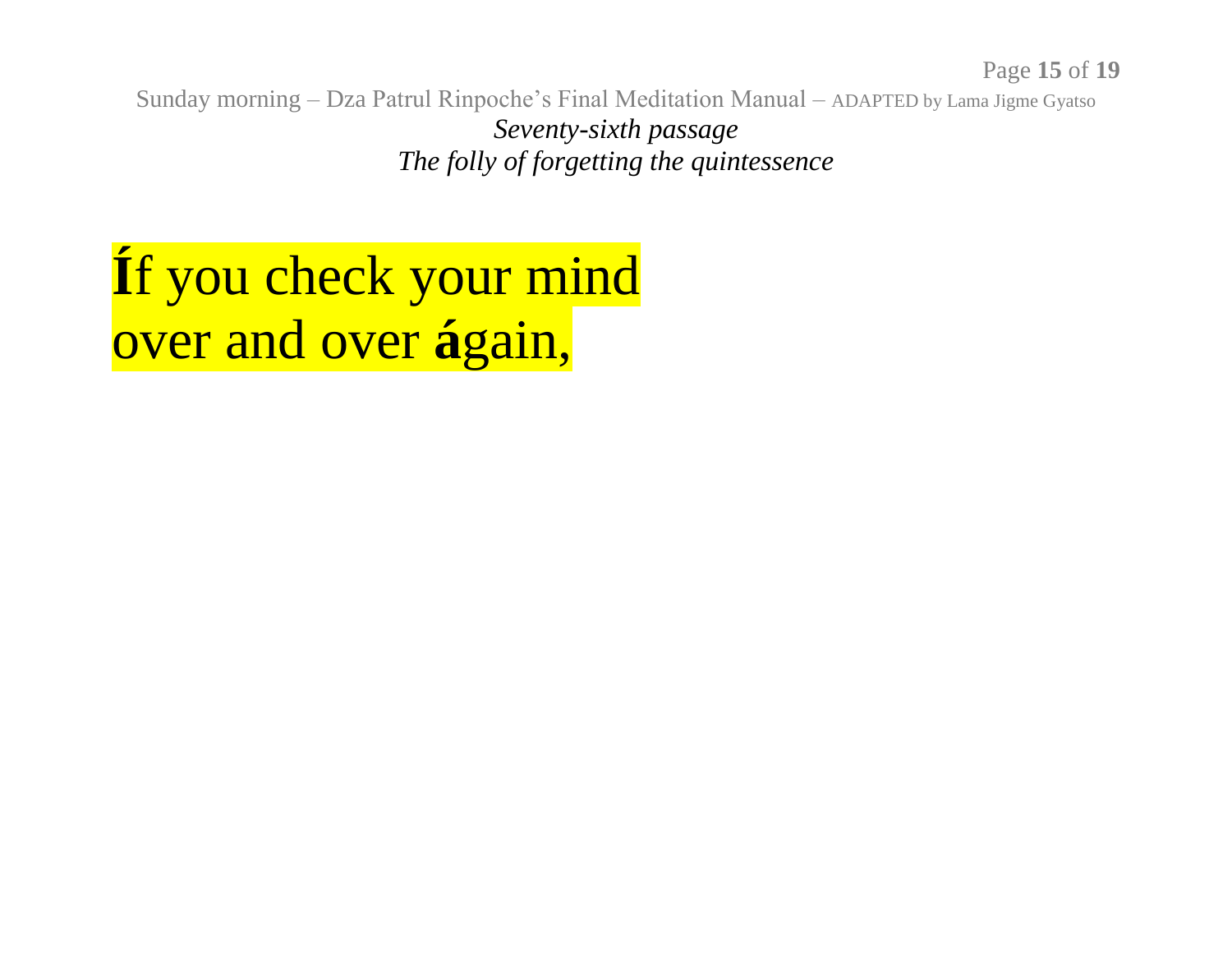#### whátever you do becomes the perféct path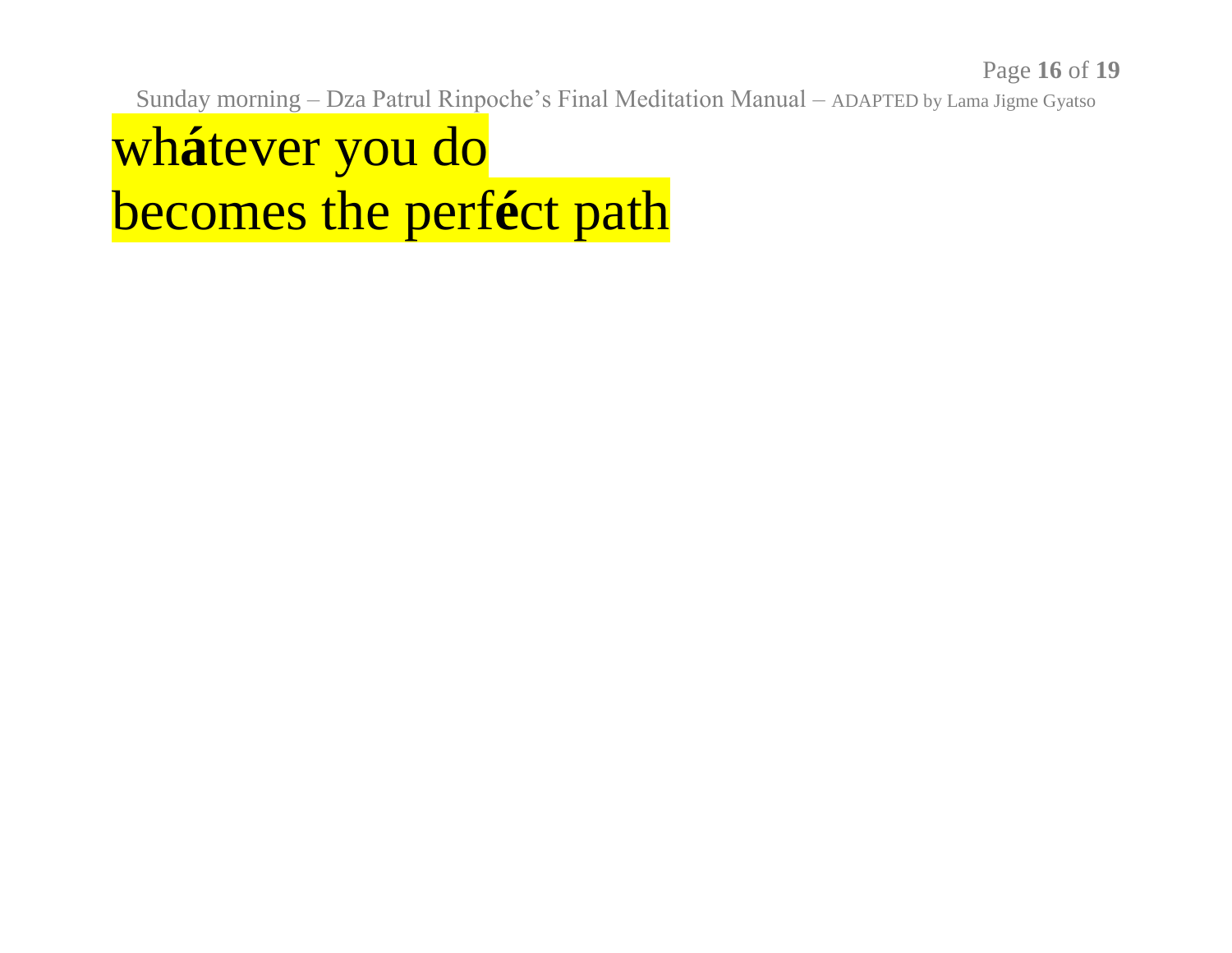#### Sunday morning - Dza Patrul Rinpoche's Final Meditation Manual - ADAPTED by Lama Jigme Gyatso **Óf** all the hundreds of vital instructions, this is the very quintéssence;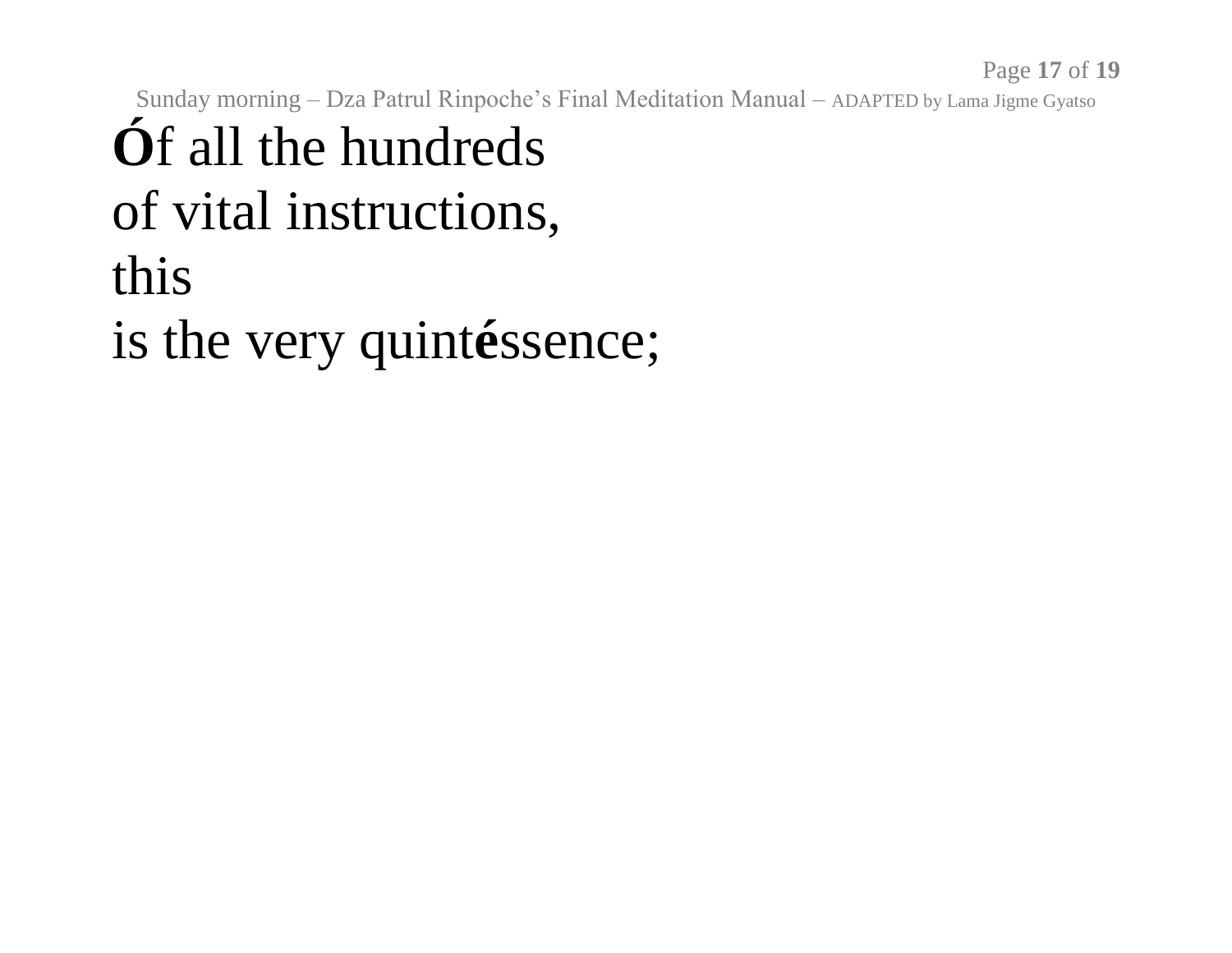# f**ú**sing everything into this one single point, recite *this* six-syllable m**á**ntra.